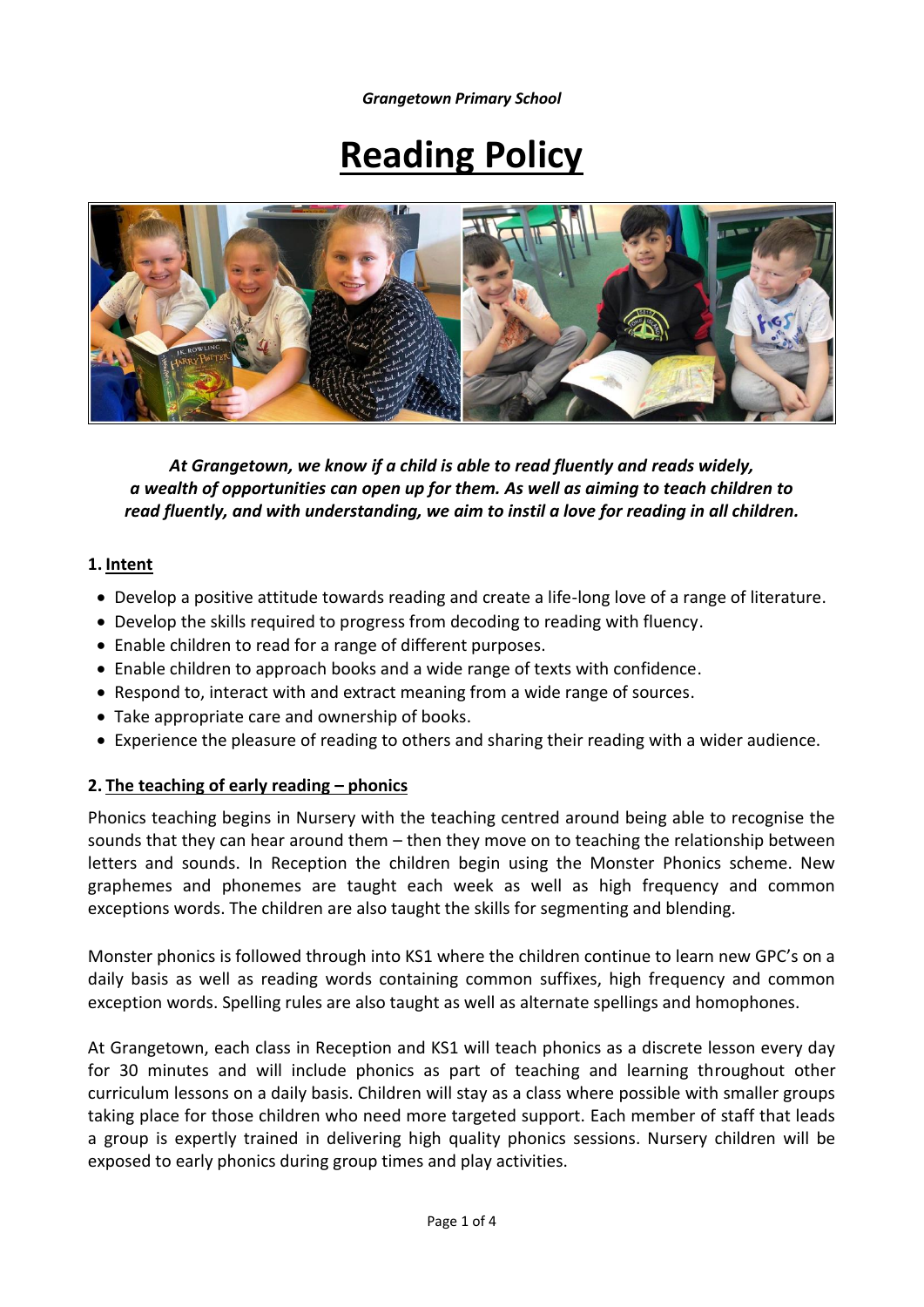Our children are provided with a variety of opportunities to develop and extend their phonic knowledge across Nursery, Reception and Key Stage 1. Where necessary, it will also be carried into Key Stage 2 to support those children who do not have the appropriate level of phonic knowledge and skills

# **3. Phonics check**

The children in Year 1 will be expected to undertake the phonics screening check at the end of the year - a short, light-touch assessment to confirm whether individual pupils have fully grasped phonic decoding to an appropriate standard. We are confident in our teaching of phonics and will not put our children under pressure when they are preparing for the check. We will use the check as an assessment tool to identify any children who will require further support to improve their reading skills. Those children will be given extra support and will then be able to retake the check at the end of Year 2.

# **4. Early Years Foundation Stage**

Phonics sessions are taught daily with children grouped based upon the sounds they need to recognise. Each session is led by a teacher or TA and those children who are less confident in recognising sounds work on a 1:4 basis with a teaching assistant throughout the week.

- Daily discrete phonics session in Reception with opportunities for children to practise these further throughout the day
- Children are given the opportunity to explore and enjoy poetry and rhymes
- Children are encouraged to show reading skills through role play
- Learning is often centred around a text which children learn by heart, therefore building up a bank of vocabulary.
- In reception, children will be provided with a reading book and reading home/school diary with the expectation that an adult will hear them read 3 times per week.
- The teacher/TA will listen to each child read on a 1:1 basis on a weekly basis, progress is then recorded.
- Each child is provided with flash cards showing the GPC, HFW and CEW which they need to be able to recognise. These are sent home with the expectation that children practise them around 3 times per week.
- Core texts are read aloud regularly to develop a bank of structures and language models
- Nursery children take the core texts home to share with their adults
- A reading area where stories can be enjoyed, shared reading can take place and independent reading is part of the learning.

# **5. Key Stage 1**

Phonics and guided reading sessions take place in addition to the English lessons throughout Key Stage 1 so that the emphasis on early reading is maintained.

- A reading area where stories can be enjoyed, shared reading can take place and independent reading is part of the learning.
- Whole class guided reading sessions take place twice a week.
- Children will be listened to reading by a teacher or teaching assistant on a 1:1 basis at least once per week.
- Children who require additional support with their early reading will have additional 1:1 reading sessions.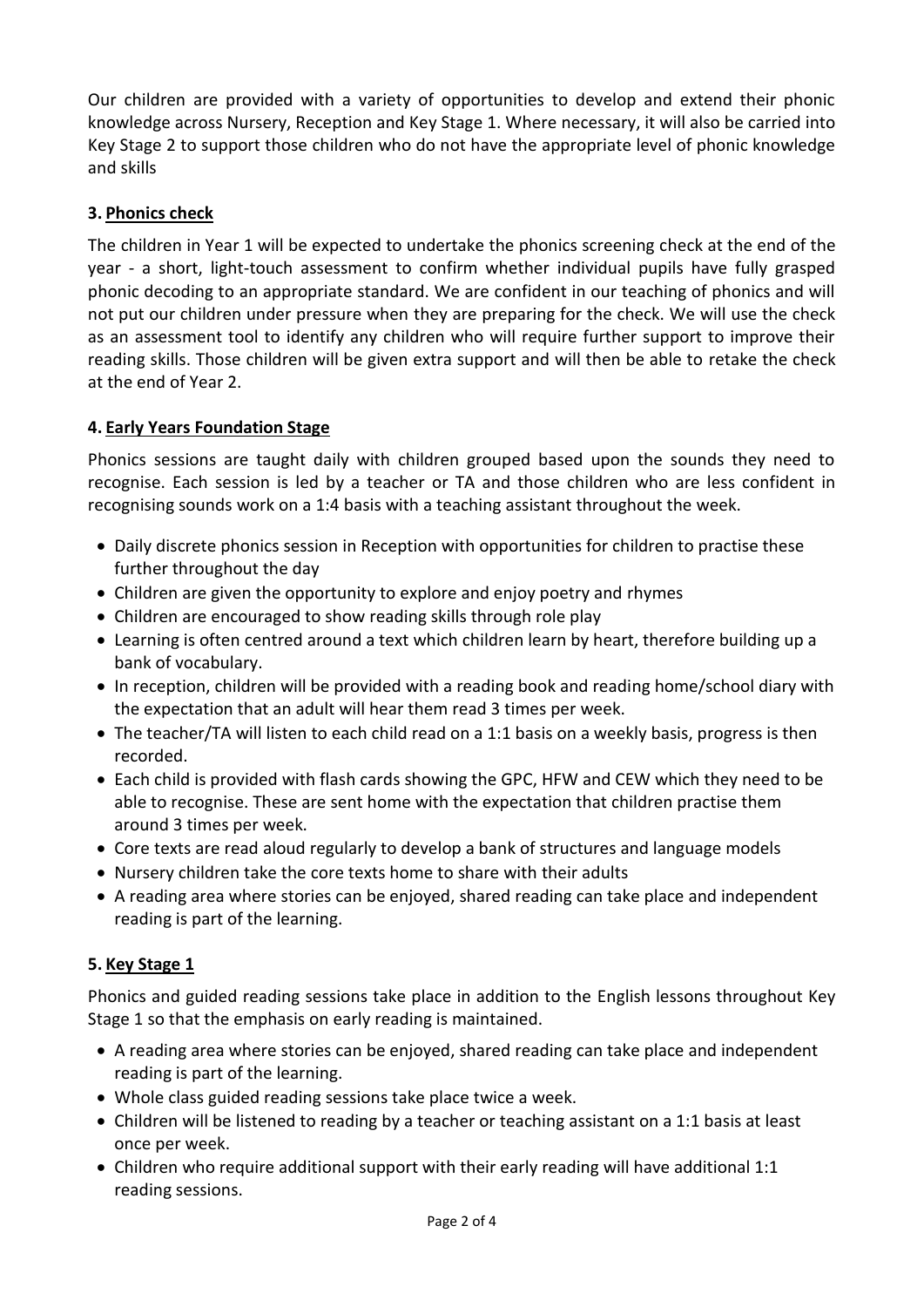- Throughout the year high quality texts are used to develop a bank of language and structural ideas, this encompasses both fiction and non-fiction texts.
- Children visit the library once a week to choose a book which they are then encouraged to take home to share with an adult.
- Group and individual reading records are kept within reading folders.
- Children are all given a home reading book and home/school diary. They are expected to read at least 3 times per week for 10 minutes.
- Reading at home is encouraged through the whole school Eager Readers scheme where children achieve a prize for reading at home on a regular basis.
- Teachers read aloud to the children daily to share high quality books with children.

### **6. Key Stage 2**

Guided Reading sessions take place in addition to the English lessons throughout Key Stage 2. Teachers deliver whole class guided reading to all children, including those who are still developing their fluency skills. This ensures that all children have a minimum of 5 teacher led guided reading sessions per week. Teachers use the comprehension policy to identify activities which best suit the learning objective for the lesson. Teachers have a good understanding of the text they are teaching and decide which parts they wish the children to have a deeper understanding of; activities are then planned to facilitate this. The aim of these sessions is to deepen the understanding of what children are reading. All children record responses to the guided reading session, whether this is through class discussion, paired work or independent tasks.

- Guided reading sessions utilise strategies from reciprocal reading, where possible. Children are encouraged to make predictions, clarify new vocabulary, question what they have read and summarise a text.
- Children work independently to develop their comprehension skills and apply them to a wide range of texts.
- Children visit the library once a week to choose a book to take home. They are then encouraged to share the book with adults at home.
- Children are all given a home reading book and home/school diary. They are encouraged to read at least 3 times per week for 15-20 minutes.
- Reading objectives are taught throughout the English lessons children are taught to read a text as a reader, identify features and retrieve information from a text.
- Reading at home is encouraged through the whole school eager readers scheme where children achieve a prize for reading at home on a regular basis.
- Teachers read aloud to the children at least 3 times per week to share high quality books with children.

# **7. How is reading assessed?**

In early years children are assessed against Birth to 5 Matters criteria and Early Learning Goals. Observations are made during carpet time, child initiated play, targeted questioning and 1:1 reading and assessments from Monster Phonics – as the children move into reception. Moderation meetings are in place to allow teachers to finalise their judgements.

Key Stage 1 and 2 Children are assessed formatively using the Grangetown assessment framework for reading. The skill of reading is broken down into five key areas: Themes and Conventions, Comprehension, Inference, Understanding Language for Effect and Word Reading.